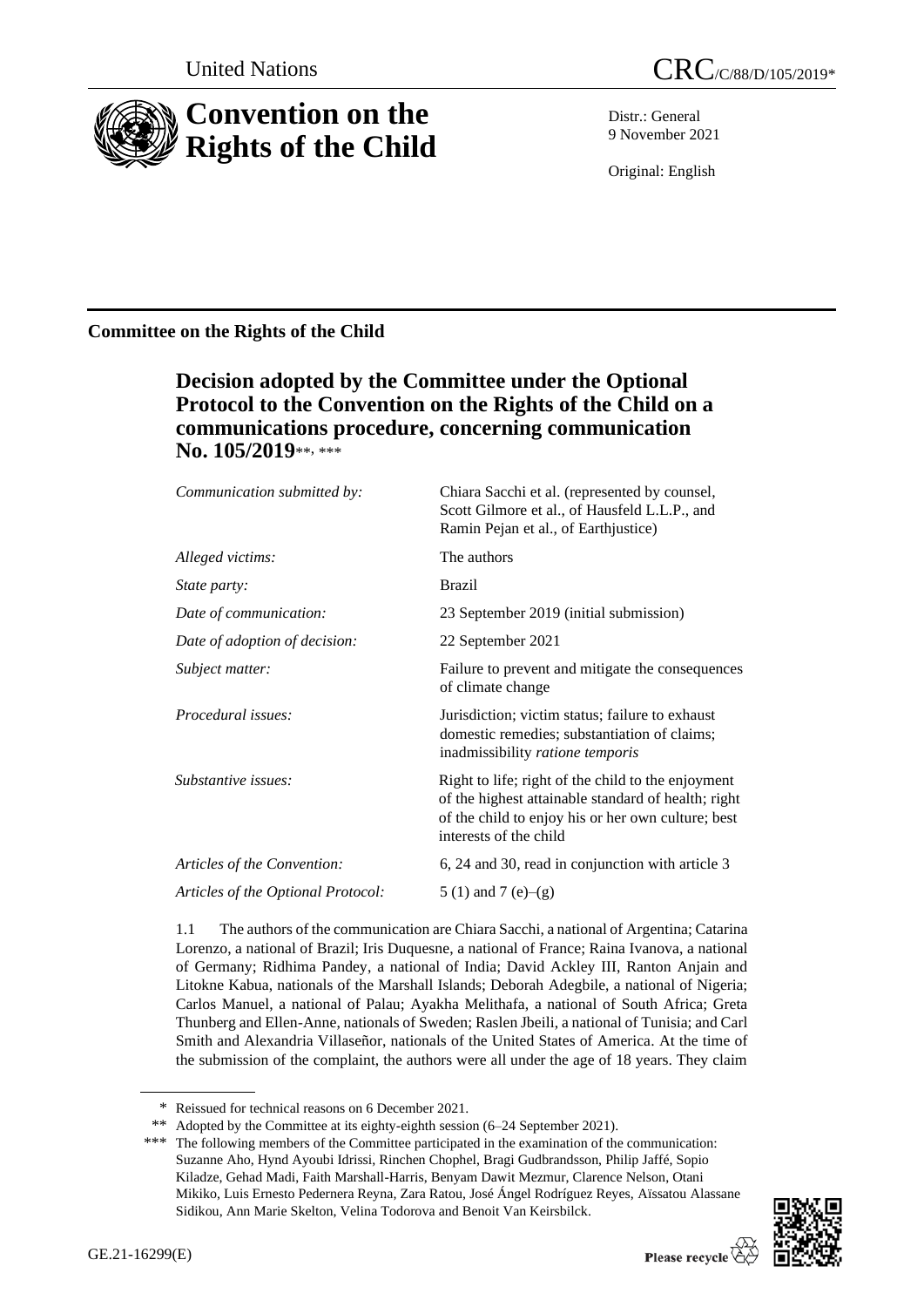that, by failing to prevent and mitigate the consequences of climate change, the State party has violated their rights under articles 6, 24 and 30, read in conjunction with article 3, of the Convention.<sup>1</sup> They are represented by counsel. The Optional Protocol entered into force for the State party on 29 December 2017.

1.2 On 20 November 2019, pursuant to article 8 of the Optional Protocol and rule 18 (4) of the Committee's rules of procedure, the working group on communications, acting on behalf of the Committee, requested the State party to submit its observations on the admissibility of the communication separately from its observations on the merits.

## **Facts as submitted by the authors**

2. The authors claim that, by causing and perpetuating climate change, the State party has failed to take the necessary preventive and precautionary measures to respect, protect and fulfil the authors' rights to life, health and culture. They also claim that the climate crisis is not an abstract future threat. The 1.1°C rise in global average temperature is currently causing devastating heatwaves, forest fires, extreme weather patterns, floods and sea level rise and fostering the spread of infectious diseases, infringing on the human rights of millions of people globally. Given that children are among the most vulnerable, physiologically and mentally, to these life-threatening impacts, they will bear a far heavier burden and for far longer than adults.<sup>2</sup>

## **Complaint**

3.1 The authors argue that every day of delay in taking the necessary measures depletes the remaining "carbon budget", the amount of carbon that can still be emitted before the climate reaches unstoppable and irreversible ecological and human health tipping points. They argue that the State party, among other States, is creating an imminent risk as it will be impossible to recover lost mitigation opportunities and it will be impossible to ensure the sustainable and safe livelihood of future generations.

3.2 The authors contend that the climate crisis is a children's rights crisis. The States parties to the Convention are obliged to respect, protect and fulfil children's inalienable right to life, from which all other rights flow. Mitigating climate change is a human rights imperative. In the context of the climate crisis, obligations under international human rights law are informed by the rules and principles of international environmental law. The authors argue that the State party has failed to uphold its obligations under the Convention to: (a) prevent foreseeable domestic and extraterritorial human rights violations resulting from climate change; (b) cooperate internationally in the face of the global climate emergency; (c) apply the precautionary principle to protect life in the face of uncertainty; and (d) ensure intergenerational justice for children and posterity.

#### *Article 6*

3.3 The authors claim that the State party's acts and omissions perpetuating the climate crisis have already exposed them throughout their childhoods to the foreseeable, lifethreatening risks of climate change caused by humans, be they in the forms of heat, floods, storms, droughts, disease or polluted air. A scientific consensus shows that the lifethreatening risks confronting them will increase throughout their lives as the world heats up by 1.5°C above the pre-industrial era and beyond.

## *Article 24*

3.4 The authors claim that the State party's acts and omissions perpetuating the climate crisis have already harmed their mental and physical health, with effects ranging from asthma to emotional trauma. The harm violates their right to health under article 24 of the Convention and will worsen as the world continues to warm up. Smoke from the wildfires in Paradise,

<sup>&</sup>lt;sup>1</sup> The authors have submitted the same complaint against Argentina, Brazil, France, Germany and Turkey. The five complaints are registered as communications No. 104/2019 to No. 108/2019.

<sup>2</sup> For additional information on the facts as presented by the authors, see *Sacchi et al. v. Germany* [\(CRC/C/88/D/107/2019\)](http://undocs.org/en/CRC/C/88/D/107/2019), paras. 2.1–2.6.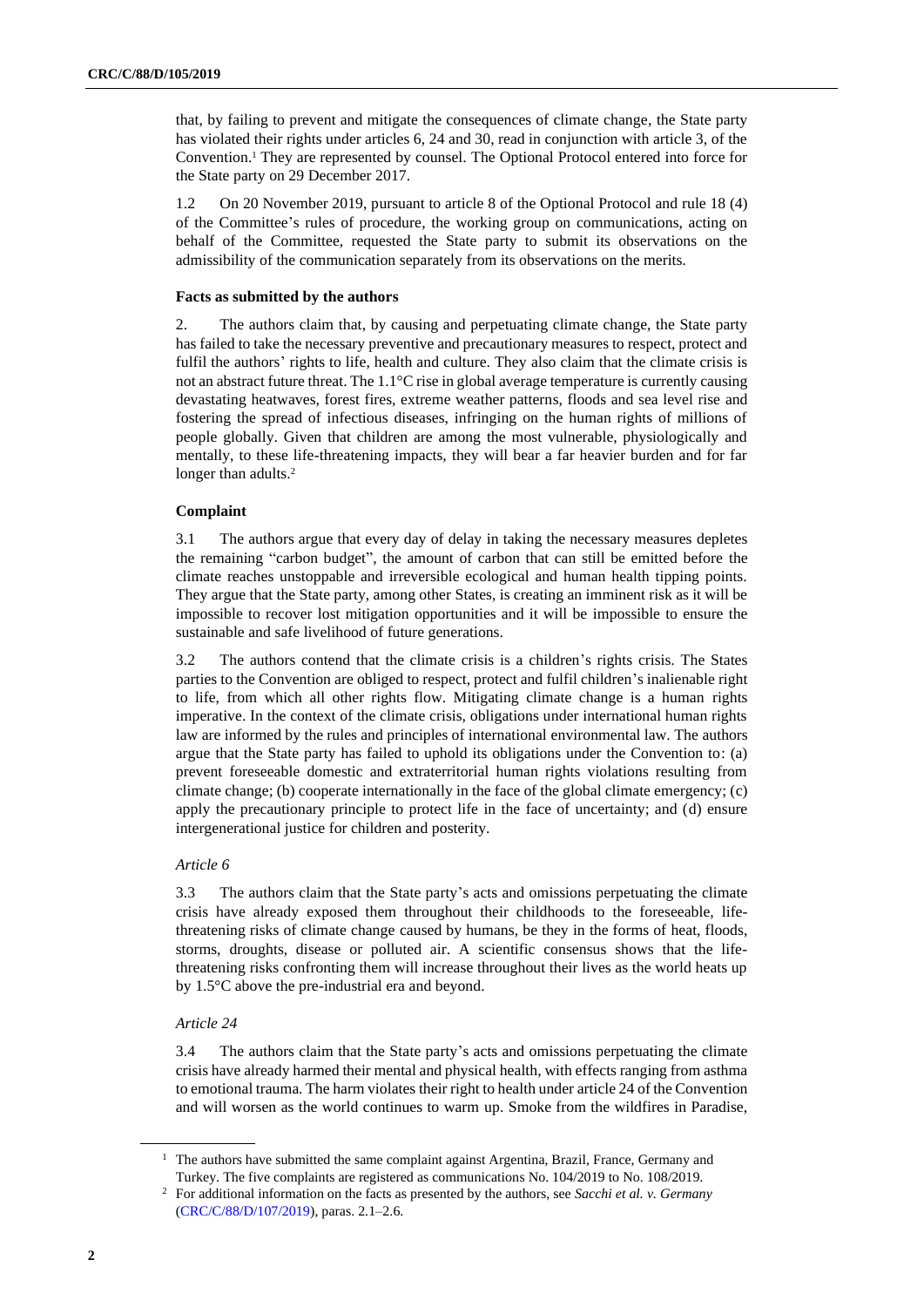California, in the United States caused Alexandria Villaseñor's asthma to flare up dangerously, sending her to the hospital. Heat-related pollution in Lagos, Nigeria, has led to Deborah Adegbile being hospitalized regularly due to asthma attacks. The spread and intensification of vector-borne diseases has also affected the authors. In Lagos, Deborah now suffers from malaria multiple times a year. In the Marshall Islands, Ranton Anjain contracted dengue in 2019. David Ackley III contracted chikungunya, a disease new to the Marshall Islands since 2015. Extreme heatwaves, which have increased in frequency because of climate change, have been a serious threat to the health of many of the authors. High temperatures are not only deadly; they can cause a wide range of health impacts, including heat cramps, heatstroke, hyperthermia and exhaustion, and can also quickly worsen existing health conditions. Drought is also threatening water security for many petitioners, such as Raslen Jbeili, Catarina Lorenzo and Ayakha Melithafa.

#### *Article 30*

3.5 The authors claim that the State party's contributions to the climate crisis have already jeopardized the millenniums-old subsistence practices of the indigenous authors from Alaska in the United States, the Marshall Islands and the Sapmi areas of Sweden. Those subsistence practices are not just the main source of their livelihoods, but directly relate to a specific way of being, seeing and acting in the world that is essential to their cultural identity.

## *Article 3*

3.6 By supporting climate policies that delay decarbonization, the State party is shifting the enormous burden and costs of climate change onto children and future generations. In doing so, it has breached its duty to ensure the enjoyment of children's rights for posterity and has failed to act in accordance with the principle of intergenerational equity. The authors note that, while their complaint documents the violation of their rights under the Convention, the scope of the climate crisis should not be reduced to the harm suffered by a small number of children. Ultimately, at stake are the rights of every child, everywhere. If the State party, acting alone and in concert with other States, does not immediately take the measures available to stop the climate crisis, the devastating effects of climate change will nullify the ability of the Convention to protect the rights of any child, anywhere. No State acting rationally in the best interests of the child would ever impose this burden on any child by choosing to delay taking such measures. The only cost-benefit analysis that would justify any of the respondents' policies is one that discounts children's lives and prioritizes short-term economic interests over the rights of the child. Placing a lesser value on the best interests of the authors and other children in the climate actions of the State party is in direct violation of article 3 of the Convention.

3.7 The authors request that the Committee find: (a) that climate change is a children's rights crisis; (b) that the State party, along with other States, has caused and is perpetuating the climate crisis by knowingly acting in disregard of the available scientific evidence regarding the measures needed to prevent and mitigate climate change; and (c) that by perpetuating life-threatening climate change, the State party is violating the authors' rights to life, health and the prioritization of the best interests of the child, as well as the cultural rights of the authors from indigenous communities.

3.8 The authors further request that the Committee recommend: (a) that the State party review and, where necessary, amend its laws and policies to ensure that mitigation and adaptation efforts are being accelerated to the maximum extent of available resources and on the basis of the best available scientific evidence to protect the authors' rights and make the best interests of the child a primary consideration, particularly in allocating the costs and burdens of climate change mitigation and adaption; (b) that the State party initiate cooperative international action – and increase its efforts with respect to existing cooperative initiatives – to establish binding and enforceable measures to mitigate the climate crisis, prevent further harm to the authors and other children, and secure their inalienable rights; and (c) that, pursuant to article 12, the State party ensure the child's right to be heard and to express his or her views freely, in all international, national and subnational efforts to mitigate or adapt to the climate crisis and in all efforts taken in response to the present communication.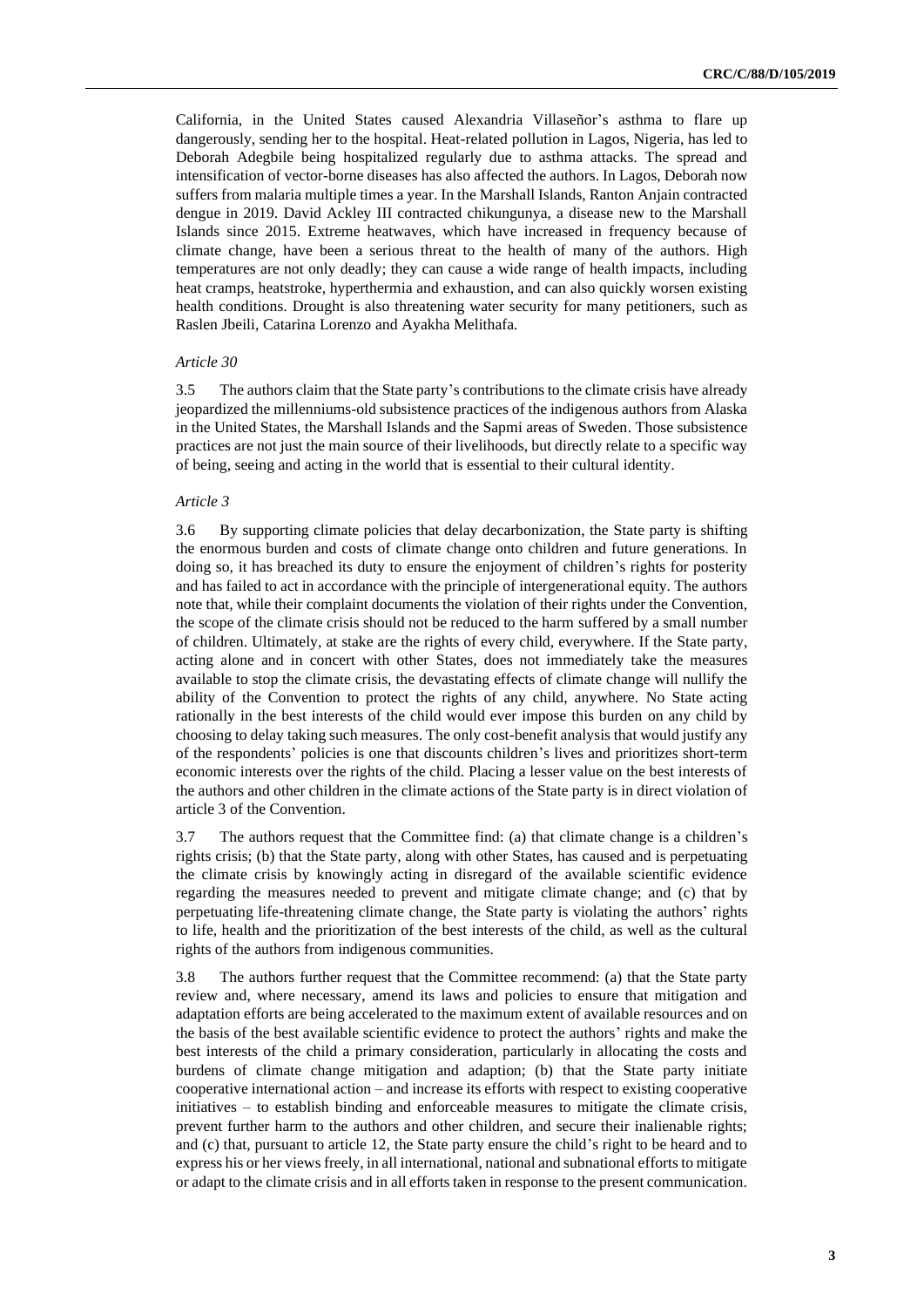#### **State party's observations on admissibility**

4.1 On 20 January 2020, the State party submitted its observations on the admissibility of the complaint. It submits that the communication should be found to be inadmissible for lack of jurisdiction, failure to substantiate the claims for the purposes of admissibility and failure to exhaust domestic remedies.

4.2 The State party provides information on its domestic legislation. It notes that, under article 3 of the Child and Adolescent Statute, children should enjoy all the fundamental rights inherent to every person and should have every opportunity to guarantee their own physical, mental, moral, spiritual and social development in conditions of freedom and dignity. The Statute enshrines fundamental rights such as the right to life, health, education and culture. Article 141 of the Statute guarantees access for every child to the Public Defender's Office, the Office of the Attorney General and the judiciary, through any of its organs. Civil actions aiming at the protection and promotion of children's collective rights can be filed under article 210 of the Statute by the Public Defender's Office, the Office of the Attorney General, the federated states, the Federal District, municipalities and associations. The State party argues that, as such, there are suitable mechanisms in place within its jurisdictional system to guarantee justice and redress for children. The Constitution also provides for procedural measures that can be taken to defend the right to a healthy environment, among other collective rights. Under article 5 of the Constitution, any citizen may file legal action with a view to nullifying an act injurious to the environment. Plaintiffs may take action in their own name in defence of a collective good and shall, unless demonstrably acting in bad faith, be exempt from judicial costs. Additionally, public civil suits for the protection of the environment can be initiated under Law No. 7,347/85. Certain legal entities – such as the Public Defender's Office, the Office of the Attorney General, the federated states, the Federal District, municipalities and associations – have the right to file a suit. The State party argues that, in the present case, the authors should have contacted one of these entities, which could have filed a public suit in the defence of their interests. It submits that the communication should therefore be found to be inadmissible for failure to exhaust domestic remedies. It notes the authors' claims that the domestic judicial system would be unlikely to bring effective relief and that the procedures would be unreasonably prolonged. The State party argues that, as the authors have not attempted to initiate any judicial proceedings in Brazil, this is a hypothetical argument that has not been substantiated.

4.3 The State party argues that the authors have failed to demonstrate the responsibility of Brazil for an internationally wrongful act. It notes that the International Law Commission has adopted draft articles on that subject and that those articles focus on the general conditions that must prevail under international law for the State to be considered responsible for wrongful acts or omissions, and the legal consequences that flow therefrom. In order to hold a State responsible for international wrongful acts, the alleged violation must be ascribed to the State, in other words, damage must have been demonstrated to be attributable to the State. The State party argues that, in the case at hand, the authors have not demonstrated the extent to which the alleged violations are attributable to Brazil. It argues that Brazil cannot be held responsible for acts or omissions that may have been committed by other States. It also argues that the authors have not specified the alleged harm they have suffered or connected this harm to acts or omissions of the State party. This is particularly relevant given that the effect of climate change cannot be attributed solely to the five States against which the authors have filed their complaint. The State party argues that the attempt to attribute responsibility for the overall consequences of an issue as complex as climate change to these five States is clearly unfounded. This is particularly true in the case of Brazil, which is not among the main emitters of carbon dioxide, not now and not in the past. It submits that the communication should therefore be found inadmissible for failure to substantiate the claims for the purpose of admissibility as the authors have failed to demonstrate the nexus between the alleged damages described in their complaint and any acts or omissions of the State party. Furthermore, the State party submits that it has been complying with its international obligations and that, even if its adherence to environmental commitments could be challenged, the Committee does not have competence to monitor international instruments related to climate change.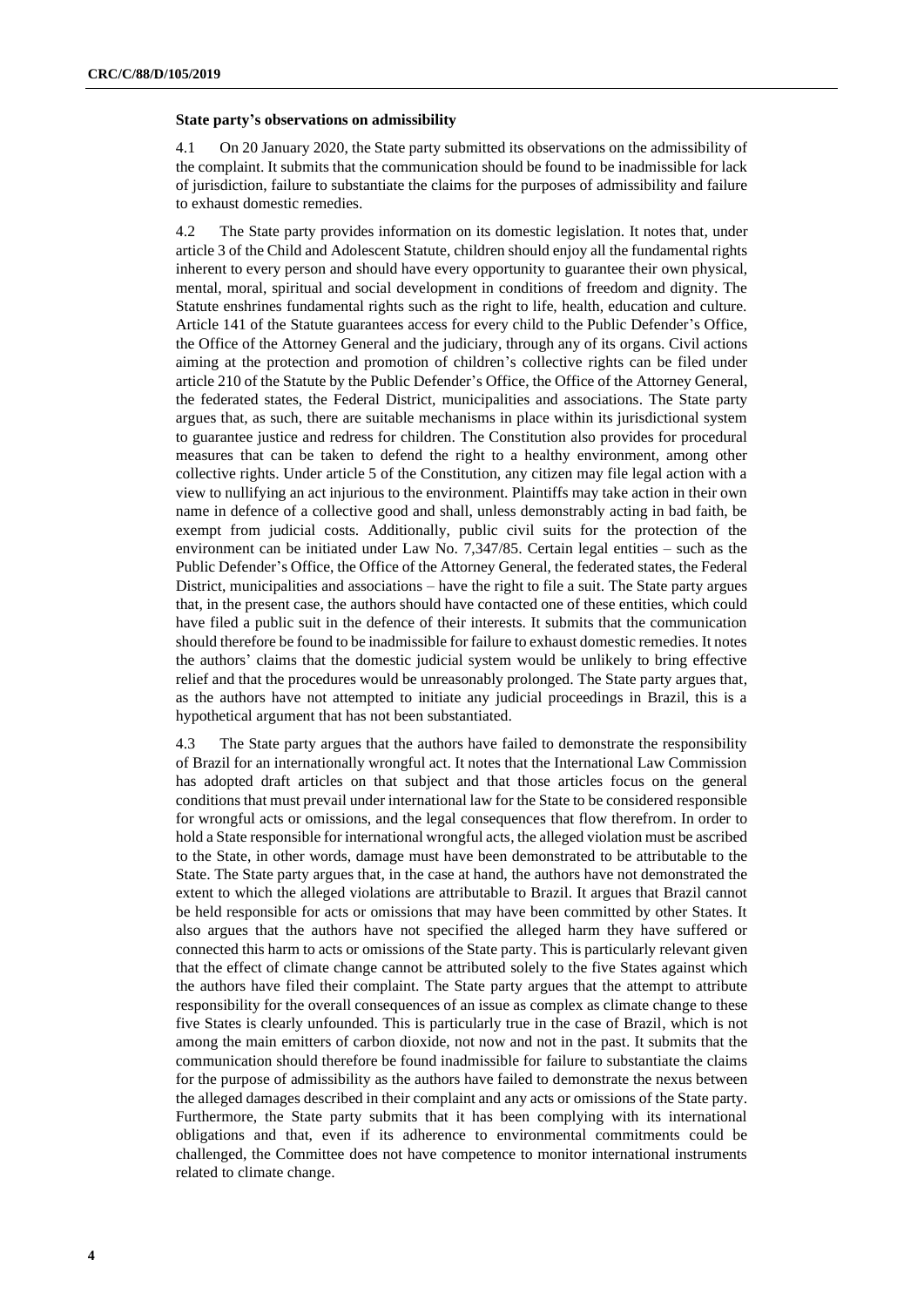4.4 On 27 March 2020, the State party provided additional observations on the domestic remedies available in the State party. It notes that, according to article 15 of the Statute of the Child and Adolescent (the law that enforces the provisions of the Convention domestically), children are rights holders. In accordance with article 4 of the Statute, it is the duty of the family, the community, society in general and the public authority to ensure, with absolute priority, effective implementation of the fundamental rights of children and adolescents. The system for the protection and promotion of the rights of the child established by the Statute is structured along three main axes: the promotion of rights, the defence of rights and social accountability.

4.5 The Child and Adolescent Statute includes a chapter that deals specifically with access to justice. Article 141 guarantees access for children and adolescents to the Public Defender's Office, the Office of the Attorney General and the judiciary and free legal assistance to those who need it, either through a public defender or a designated lawyer. Article 145 allows for specialized courts to be created in order to address cases related to children and youth. Corresponding lawsuits will be exempt from costs and fees.

4.6 The collective interests of the child are also given special judicial protection. Thus, civil actions aiming at the protection and promotion of children's collective rights can be filed, for instance, by the Public Defender's Office, the Office of the Attorney General, the federated states, the Federal District, municipalities and associations. The State party notes that its legal system offers public civil suits, writs of habeas corpus, writs of injunction and writs of mandamus as legal remedies that can be used for safeguarding, among other things, the rights and interests of children and adolescents. Public civil suits, which are regulated by Law No 7,347/85 and are set out in article 201 of the Child and Adolescent Statute, can be initiated by the Office of the Attorney General or another legitimate authority. Writs of habeas corpus are granted whenever a person suffers or is in danger of suffering violence or coercion in violation of his or her right to freedom of movement, on account of illegal actions or abuse of power. Writs of injunction are granted whenever the absence of a regulatory provision is deemed to harm the exercise of constitutional rights and liberties, as well as the prerogatives inherent to nationality, sovereignty and citizenship (art. 5 of the Constitution). Writs of mandamus are issued to protect a right not covered by habeas corpus or habeas data, whenever the party responsible for the illegal actions or abuse of power is a public official or an agent of a corporate legal entity exercising the duties of the Government (art. 5 of the Constitution).

#### **Authors' comments on the State party's observations on admissibility**

5.1 On 4 May 2020, the authors provided their comments on the State party's observations on the admissibility of the communication. They maintain that the communication is admissible.

5.2 The authors argue that the State party has effective regulatory control over emissions originating in its territory. Only the State party can reduce those emissions, through its sovereign power to regulate, license, fine and tax. Because the State party exclusively controls these sources of harm, the foreseeable victims of their downstream effects, including the authors, are within their jurisdiction. As concerns the State party's argument that climate change is a global issue for which it cannot be held responsible, the authors argue that customary international law recognizes that when two or more States contribute to a harmful outcome, each State is responsible for its own acts, notwithstanding the participation of other States.<sup>3</sup> In article 47 of the articles on the responsibility of States for internationally wrongful acts, the International Law Commission provides that: "Where several States are responsible for the same internationally wrongful act, the responsibility of each State may be invoked in relation to that act." In such cases, the responsibility of each participating State is determined individually, on the basis of its own conduct and by reference to its own international obligations.

<sup>&</sup>lt;sup>3</sup> The authors refer to Andre Nollkaemper and Dov Jacobs, "Shared responsibility in international law: a conceptual framework", *Michigan Journal of International Law*, vol. 34, No. 2 (2013), pp. 359 and 379–381.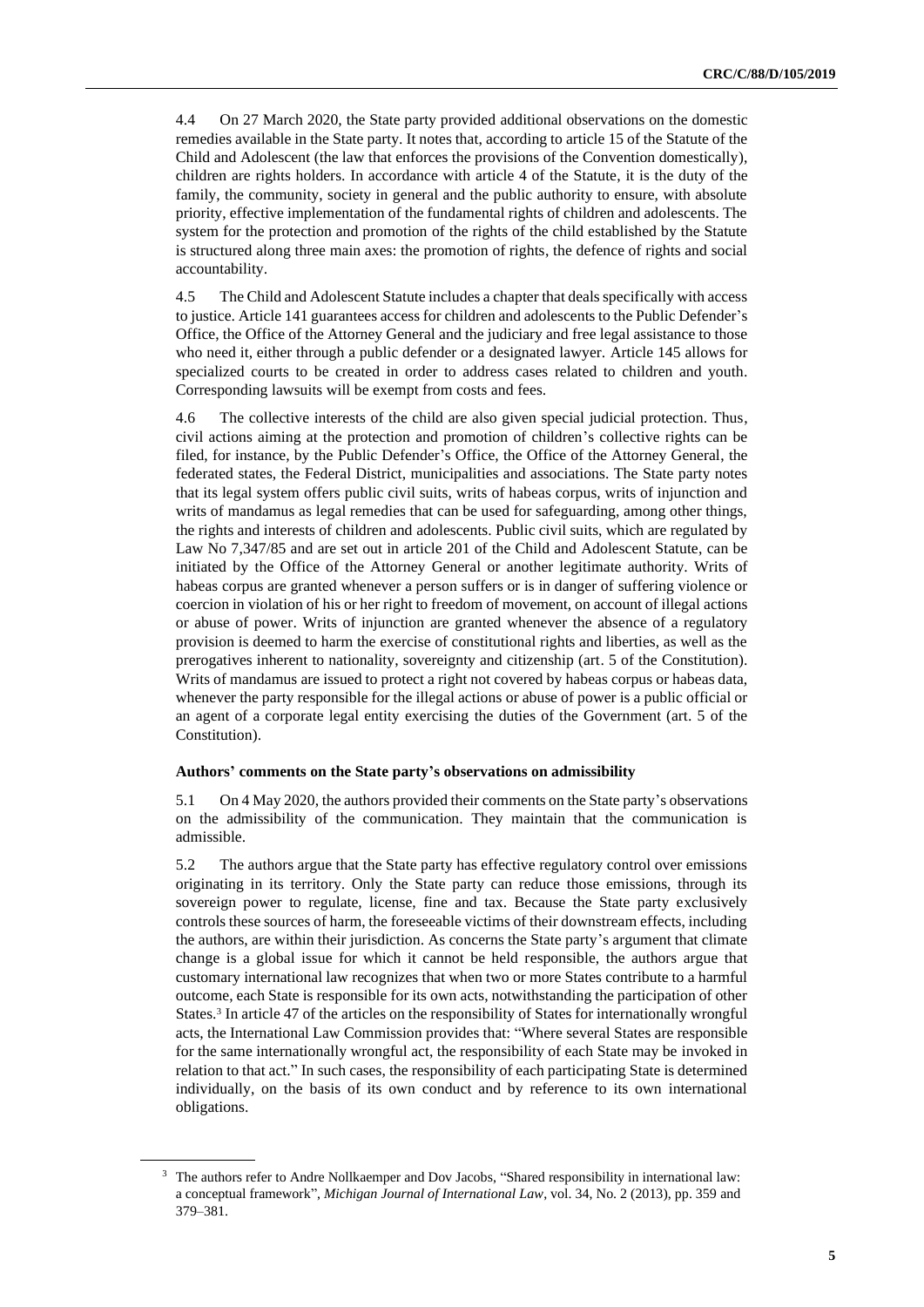5.3 The authors reiterate that they have established that each of them has been injured and exposed to a risk of further irreparable harm as a result of climate change caused in substantial part by the State party's failure to reduce emissions. The consequences of the State party's acts and omissions in relation to combating climate change directly and personally harm the authors and expose them to foreseeable risks. Their assertions of harms from climate change do not constitute an *actio popularis*, even if children around the world may share their experiences or be exposed to similar risks.

5.4 The authors further reiterate that pursuing domestic remedies would be futile as they would have no real prospect of success. They argue that domestic courts cannot adjudicate their claims implicating the obligation of international cooperation and they cannot review whether the State party has failed to use legal, economic and diplomatic means to persuade other States members of the Group of 20 and fossil fuel industries to reduce their emissions. The State party cannot provide a domestic forum for the claims raised in the communication and remedies sought, which involve transboundary human rights violations caused by multiple States across multiple borders. State immunity vitiates any possible remedy for transboundary harm caused by other States. Claims against Argentina, France, Germany and Turkey would be barred in Brazil because they relate to the sovereign acts of the four other States.<sup>4</sup> Brazilian courts have long recognized the immunity of foreign States with respect to sovereign acts (*acta iure imperii*), which would include the climate policies of foreign States. The authors argue that the remedies they seek are non-justiciable or very unlikely to be granted by courts. Domestic courts would be unlikely or unable to order the legislative and executive branches to comply with their international climate obligations by reducing their emissions. The remedies here also implicate political decisions in international relations. Domestic courts could not enjoin the Government to cooperate internationally in the fight against climate change. In summary, no court would impel the Government to take effective precautionary measures to prevent further harm to the authors.

5.5 Regarding the remedies referred to by the State party, the authors argue that they would have no standing to file suit because children lack standing under Brazilian law to seek the remedies referred to by the State party. The "people's legal action" option is limited to citizens of Brazil who are over the age of 16, so is not even available to Catarina Lorenzo, who is 13 years old. A public civil suit cannot be brought by individuals, only by specific entities. Although the Office of the Attorney General and the Public Defender's Office could agree, at their discretion, to pursue such a case, neither office would act as the authors' legal representative but as a party to the case. A children's rights association could file a public civil suit, but only on subject matters within its registered mission. Again, the authors would not be parties, and the association would act at its own discretion.

5.6 The authors further argue that the unique circumstances of their case would make domestic proceedings unreasonably prolonged as they would have to pursue five separate cases, in each respondent State party, each of which would take years. The State party could not ensure that a remedy would be obtained within the necessary time frame, since any delay in reducing emissions depletes the remaining carbon budget and places the 1.5°C limit on warming further out of reach. Excessive delays are a notorious problem in the Brazilian judicial system, a fact recognized by a survey of Brazilian judges,<sup>5</sup> by the Human Rights Committee<sup>6</sup> and by the Special Rapporteur on the independence of judges and lawyers.<sup>7</sup> The expected delay would be exacerbated in this case, which would raise novel climate policy issues. No climate change case of a comparable scale and global scope has been litigated in Brazil.

<sup>4</sup> The authors refer to Appendix C to their comments, Expert Report of Dr. Helena de Souza Rocha and Dr. Melina Girardi Fachin.

<sup>5</sup> Report of the National Council of Justice of Brazil on themes, actors and challenges of collective protection, available from www.cnj.gov.br.

<sup>6</sup> [CCPR/C/BRA/CO/2,](http://undocs.org/en/CCPR/C/BRA/CO/2) para. 17.

<sup>7</sup> [E/CN.4/2005/60/Add.3](http://undocs.org/en/E/CN.4/2005/60/Add.3) and [Corr.1,](http://undocs.org/en/E/CN.4/2005/60/Add.3/Corr.1) p. 2.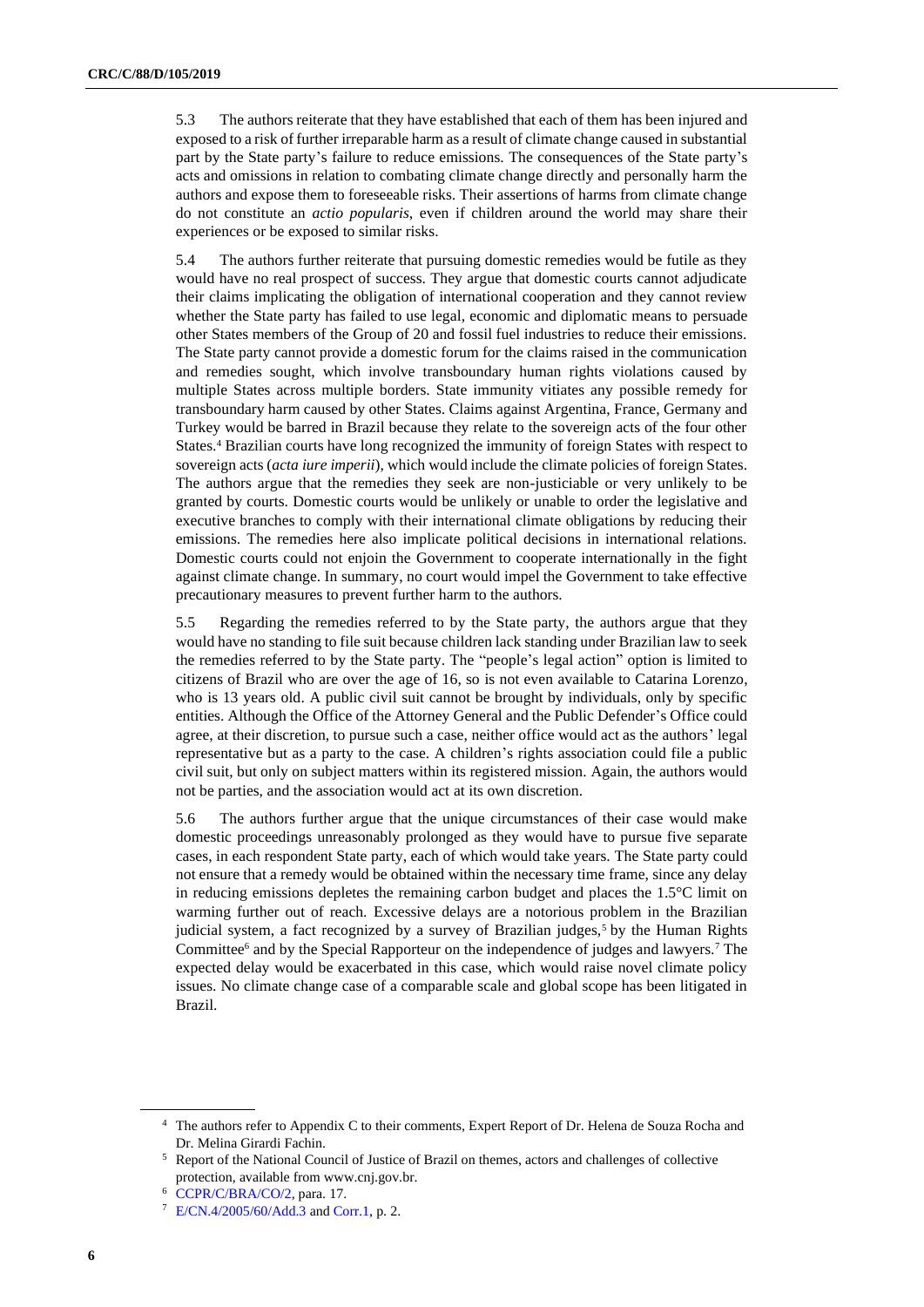#### **Third-party intervention**

6. On 1 May 2020, a third-party intervention was submitted before the Committee by David R. Boyd and John H. Knox, the current and former holders of the mandate of Special Rapporteur on the issue of human rights obligations relating to the enjoyment of a safe, clean, healthy and sustainable environment. 8

#### **State party's observations on the third-party intervention**

7.1 On 29 July 2020, the State party provided its observations on the intervention. It reiterates its argument that the communication is inadmissible because domestic remedies have not been exhausted; the communication is manifestly ill-founded and the facts occurred before the Optional Protocol entered into force for the State party on 29 December 2017.

7.2 The State party reiterates its argument that the authors have failed to substantiate their claims for the purposes of admissibility by failing to identify the actual harm suffered by them and by failing to link said harm to the identifiable actions of the five respondent States parties. It argues that the effects of climate change on the world cannot be attributed to five countries randomly selected by the petitioners. It also argues that, taking into account the principle of common but differentiated responsibilities, it has been complying with its commitments to reduce greenhouse gas emission under the United Nations Framework Convention on Climate Change, the Kyoto Protocol and the Paris Agreement.

7.3 The State party notes that the International Law Commission, in its articles on the responsibility of States for internationally wrongful acts has stated that a State commits an internationally wrongful act when its conduct consists of an action or omission that is attributable to that State under international law and when such conduct constitutes a breach of an international obligation of the State. The State party also notes that the Inter-American Court of Human Rights has concluded that, even in relation to transboundary environmental harm, there needs to be a causal link that allows the attribution of the harm to a conduct of the State. <sup>9</sup> The State party submits that, without a minimum basis for the attribution of the harm to a conduct of the State, the international responsibility of States cannot be analysed. Absent the indispensable demonstration of a minimum causal link that could support a legitimate attribution of responsibility for the global issue of climate change, the communication is inadmissible.

#### **Oral hearing**

8.1 Following an invitation by the Committee and pursuant to rule 19 of its rules of procedure under the Optional Protocol, legal representatives of both parties appeared before the Committee on 27 May 2021 by way of videoconference, answered questions from Committee members on their submission and provided further clarifications.

#### *Authors' oral comments*

8.2 The authors reiterate that the State party has failed to take all necessary and appropriate measures to keep global temperatures from warming by 1.5°C above the preindustrial era, thereby contributing to climate change, in violation of their rights. They argue that, if the Convention is to protect children from the climate emergency, then the concepts of harm, jurisdiction, causation and exhaustion must be adapted to a new reality. They reiterate their arguments that the harms the authors have experienced, and will continue to experience, were foreseeable in 1990, when the Intergovernmental Panel on Climate Change predicted that global warming of just 1°C could cause the water shortages, vector-borne

<sup>8</sup> For additional information, see *Sacchi et al. v. Germany* [\(CRC/C/88/D/107/2019\)](http://undocs.org/en/CRC/C/88/D/107/2019), paras. 6.1–6.5.

<sup>9</sup> In paragraph 104 (g)–(h) of its Advisory Opinion OC-23/17 of 15 November 2017, the Court noted that "States are obliged to take all necessary measures to avoid activities implemented in their territory or under their control affecting the rights of persons within or outside their territory." Moreover, "When transboundary harm or damage occurs, a person is under the jurisdiction of the State of origin if there is a causal link between the action that occurred within its territory and the negative impact on the human rights of persons outside its territory. The exercise of jurisdiction arises when the State of origin exercises effective control over the activities that caused the damage and the consequent human rights violation."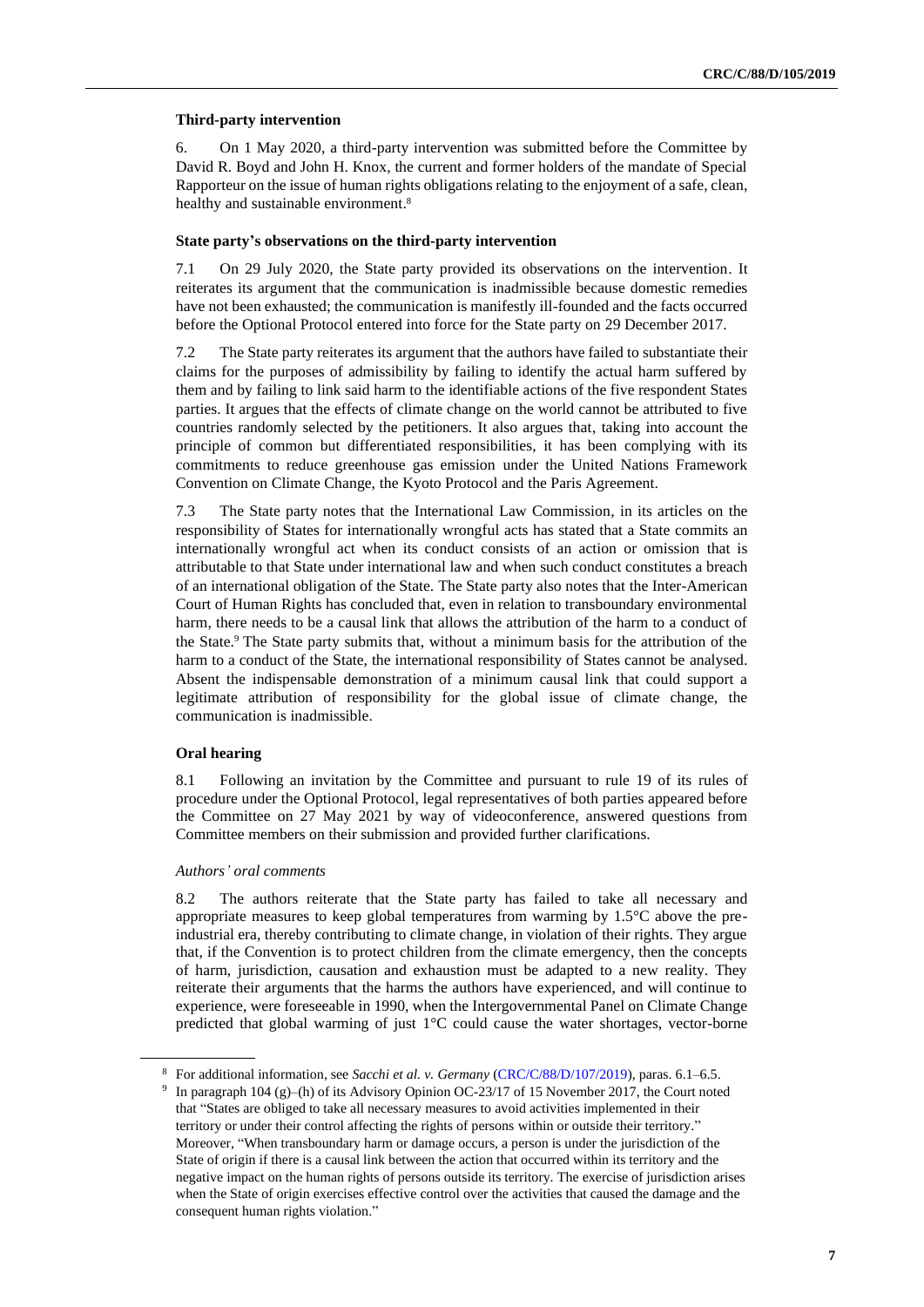diseases and sea level rise the authors now face. They argue that, if the respondent States parties do not take immediate action to vastly reduce their greenhouse gas emissions, the authors will continue to suffer greatly in their lifetime. They insist that there is a direct and foreseeable causal link between the harms to which they have been exposed and the respondent States parties' emissions, arguing that there is no dispute that the harms suffered by them are attributable to climate change and that the respondent States parties' ongoing emissions contribute to worsening climate change.

8.3 Regarding the issue of exhaustion of domestic remedies, the authors reiterate that the remedies indicated by the State party would not provide them with effective relief. As an example, the authors refer to the Belo Monte dam litigation case, noting that, while the case was pending in court for 19 years, the dam was built in the heart of the State of Amazonas. The authors argue that, as their complaint concerns a complex global environmental problem, their case would face the same, if not a worse, delay than the Belo Monte case. The authors reiterate that it is unlikely that the courts would even agree to take up their case as foreign sovereign immunity precludes any domestic remedies from being enforced against Argentina, France, Germany and Turkey. With respect to the authors' claims related to international cooperation, the highest federal court has held that it is legally impossible for domestic courts to review the actions of the President. The authors argue that children cannot file a civil action or a public civil suit on their own in the State party. Only the Office of the Attorney General, the Public Defender's Office, the Government itself or associations can file them, and these entities have no obligation to do so. They argue that remedies that rely on another's discretion and do not allow the authors to complain directly to the court<sup>10</sup> are not effective remedies. In addition, the authors argue that the three remedies involving writs referred to by the State party would fail because they are ill-suited to the types of claims and remedies at issue in the present complaint. First, the writ of habeas corpus is only applicable if the victim has suffered violence or coercion in violation of his or her right to freedom of movement, which is irrelevant in the authors' case. Second, the writ of mandamus is a discreet and abridged action that can be used only to compel a public authority to take specific action as required by a specific provision of the law or the Constitution. For example, this writ can be used to require a public authority to undertake an environmental impact assessment for a potentially polluting project. There is no specific requirement in Brazilian law to take climate mitigation action. Third, a writ of injunction must be based on a constitutional provision that explicitly requires the issuance of implementing legislation, and the court will not address the content of such legislation. There is no constitutional provision that the authors could rely on to support their climate mitigation claims. The authors argue that, as none of the remedies identified by the State party would be effective, they have no obligation to exhaust them before submitting their complaint before the Committee.

#### *State party's oral comments*

8.4 The State party reiterates that the communication should be found inadmissible for lack of jurisdiction. It argues that, as it is not possible to conclude that the State party's polluting activities would have a direct and foreseeable impact on the rights of children within or outside its territory, none of the authors are under the State party's effective control for the purposes of jurisdiction. It also reiterates that there is no causal link between the alleged acts or omissions of the respondent States parties and the alleged harm suffered by the authors. It notes that the Inter-American Court of Human Rights has found that the exercise of jurisdiction takes place when "the State of origin exercises effective control over the activities that caused the harm and consequent violation of human rights". <sup>11</sup> The State party argues more precisely that "a link must be established between an act or an omission of a State, environmental degradation, and serious and direct harm to an individual". <sup>12</sup> When it comes to extraterritorial human rights obligations, there needs to be "a sufficient connection, or a connecting factor, between the acts or omissions of a State and environment related harm

<sup>10</sup> European Court of Human Rights, *Tănase v. Moldova*, Application No. 7/08, Judgment of 27 April 2010, para. 112.

<sup>&</sup>lt;sup>11</sup> Advisory Opinion OC 23-2017 of 15 November 2017, para. 102.

<sup>&</sup>lt;sup>12</sup> Jorge E. Viñuales, "A human rights approach to extraterritorial environmental protection?: an assessment" in *The Frontiers of Human Rights: Extraterritoriality and Its Challenges* (Oxford University Press, 2016), pp. 177–221.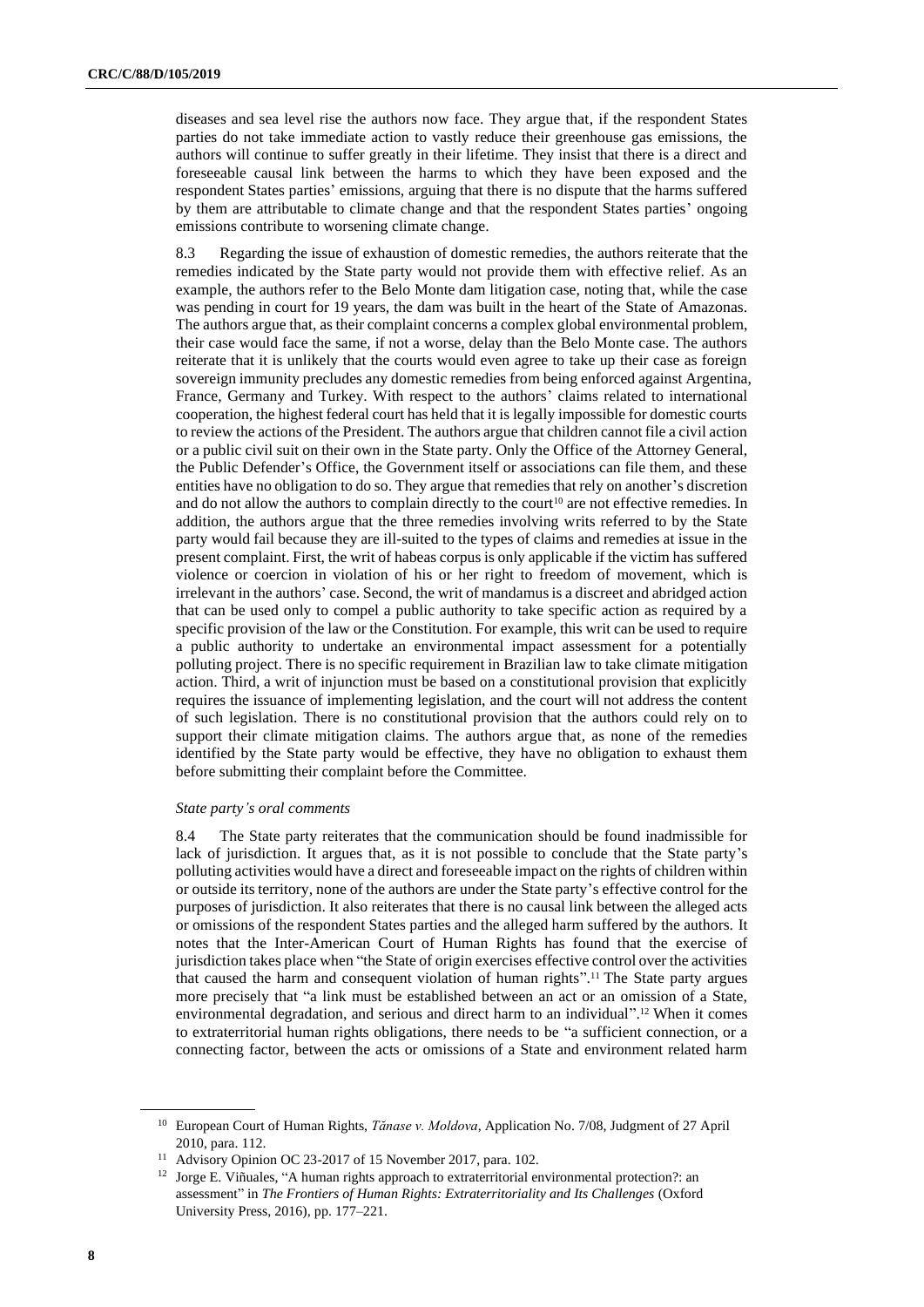suffered by individuals located abroad".<sup>13</sup> The State party argues that these specific requirements have not been established in the authors' case as it is not possible to, for example, conclude that the water shortages some of the authors are facing in their hometowns derive from conduct attributable to the State party.

8.5 The State party insists that there are available effective remedies in the State party that the authors have not attempted to pursue. It argues that the authors of the communication have presented no proof that domestic remedies would be ineffective or unduly prolonged. Unfoundedly claiming that an eventual domestic ruling in the State party would not bring immediate relief or that the procedure would be unreasonably prolonged, without even initiating internal judicial measures, constitutes a hypothetical argument that does not fit the exception provided for in article 7 (e) of the Optional Protocol.

8.6 The State party argues that the domestic remedy of a public civil suit regulated by Law No. 7,347/85 would have been available to the authors. Through public civil suits, it is possible to access the judiciary in order to hold a person or a private or public legal entity liable for both pecuniary and non-pecuniary environmental damages. According to article 3 of the Child and Adolescent Statute, public civil suits might result not only in the imposition of monetary compensation but also in the ordering of specific actions or abstentions by the liable parties. A public civil suit can be filed by the Public Defender's Office, the Office of the Attorney General, the federated states, the Federal District, municipalities and associations. Article 129 (III) of the Constitution stipulates that the institutional functions of the Office of the Attorney General include the duty "to institute civil investigation and public civil suits to protect public and social property, the environment and other diffuse and collective interests". Pursuant to article 6 of Law No. 7,347/85, any person can, and civil servants must, communicate information to the Office of the Attorney General on facts that may give rise to a public civil suit. The filing of a public civil suit does not require advance payment for judicial or other expenses. Associations filing a public civil suit are exempt from incurring expenses, unless it is proved that they have acted in bad faith. Hundreds of public civil suits are presented every year by associations with the objective of defending the social interests and rights set out in Law No. 7,347/85, including the environment. For example, the State party refers to a suit filed by the Office of the Attorney General in 2019 to guarantee the protection and cleaning of coastal areas following an oil spill that same year.<sup>14</sup> Provisional measures were granted by the judiciary in October 2019, ordering the federal Government and the Institute of the Environment and Renewable Natural Resources to adopt all measures necessary to contain the damage and clean affected areas in order to protect the ecosystems of Pernambuco. The order was combined with daily fines of 50,000 reais to guarantee enforcement. In another public civil suit, also filed in 2019, provisional measures were granted ordering the federal Government and the Institute of the Environment and Renewable Natural Resources to construct protection barriers and adopt all measures necessary to clean up the pollution affecting mangrove and sea turtle spawn areas in Alagoas. <sup>15</sup> In May 2020, as part of the third phase of the Protect the Amazon project, the Office of the Attorney General filed 1,023 public civil suits against 2,262 defendants for the illegal deforestation of the Amazon. Overall, the prosecution is requesting over 3.7 billion reais in damages and the reforestation of 231,456 hectares of forest. The authors of the communication at hand should therefore have contacted the relevant domestic entities and associations and, especially, the Office of the Attorney General in order to properly exhaust available domestic remedies before initiating international proceedings. The State party emphasizes that public civil suits are possible domestic remedies for challenging public policies.

8.7 The State party notes that, under article 5 of the Constitution, any citizen may file legal action with a view to nullifying an act injurious to the environment. Plaintiffs can file such suits in their own name in defence of a collective or diffuse interest. According to article 6 of Law No. 4,417/65, such suits may be brought against public or private entities, authorities, administrators, public servants or employees that have authorized, participated in, benefited from or omitted to act to avoid injury to a protected public interest. A child can file such a suit through a legal representative. The State party notes that a civil suit was recently filed by six Brazilian nationals demanding the nullification of the plan on the nationally determined contributions to the global response to climate change submitted by

**9**

<sup>13</sup> Ibid.

<sup>14</sup> Public civil suit No. 0820173-98.2019.4.05.8300.

<sup>15</sup> Public civil suit No. 0808516-89.2019.4.05.8000.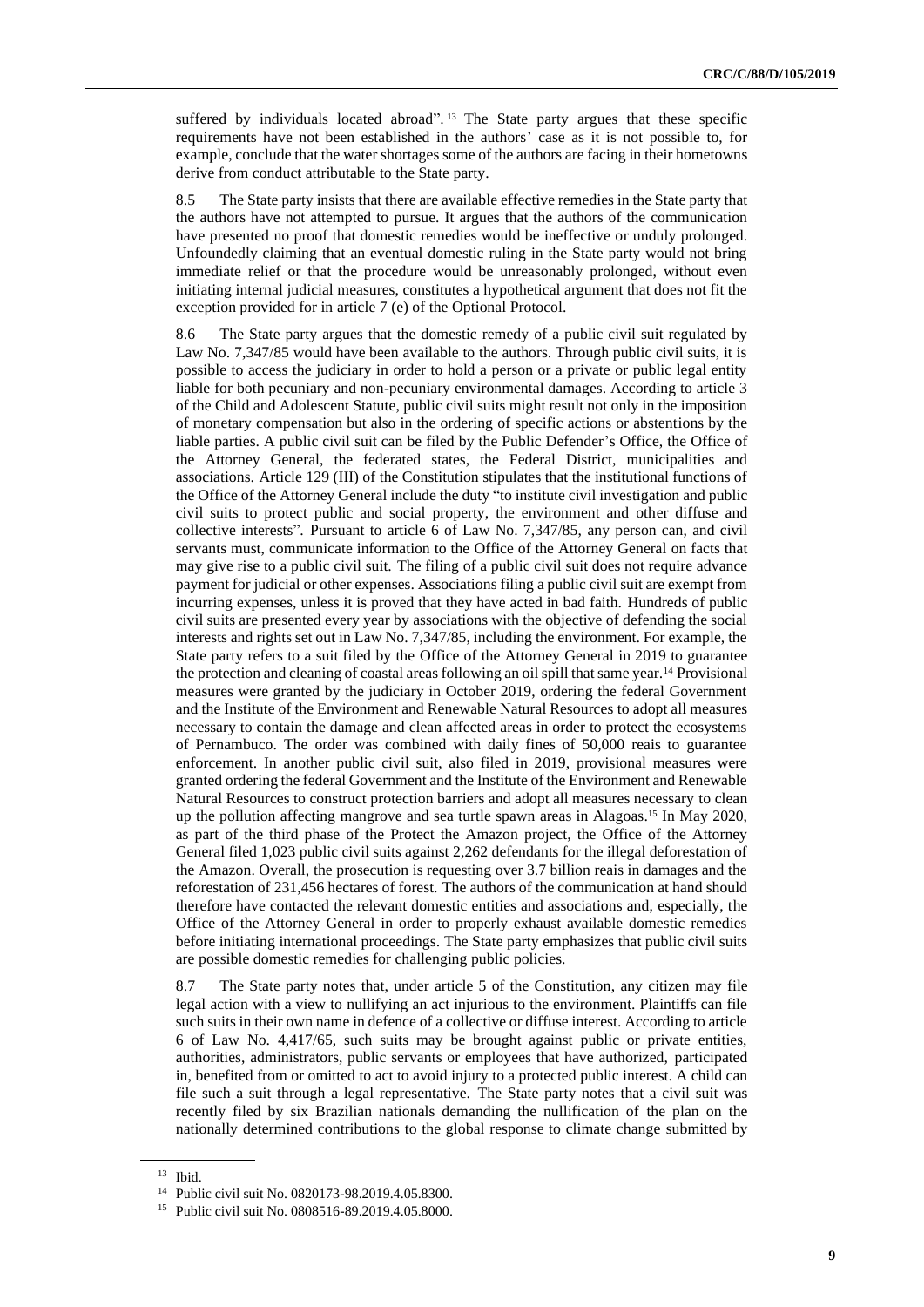Brazil in December 2020 under the Paris Agreement. The plaintiffs requested the judiciary to order the federal Government to elaborate nationally determined contributions that, in their view, would better comply with the international commitment to make progress over time. On 27 May 2021, the judiciary declared that it could exercise jurisdiction over the matter pursuant to article 109 (III) of the Constitution and requested the federal Government to present its defence.

8.8 The State party reiterates its argument that the authors could have filed a writ of mandamus, which is a remedy against illegal actions or abuse of power by public officials or agents of a legal entity exercising governmental powers. A child, whether a citizen or not, even if located outside Brazil, can file such a suit through representatives, provided he or she is represented by legal counsel qualified to petition before the Brazilian judiciary. Alternatively, the authors could have filed a general civil suit, which is a domestic remedy, broad in scope, that allows access to justice whenever a constitutional and legal right is threatened or violated. Threats and violations of environmental rights can be the object of general civil suits either in pursuit of a declaration of their violation, of damages or even of direct judicial orders to act or abstain from acting in such a way as to protect the environment. General civil suits may contain preliminary requests for the judge to grant measures with the practical effects of the remedy pursued, provided that there is a prima facie probability that the alleged damage or risk of damage exists or that the measure maintains the useful effect of the remedy. Judicial orders to act in protection of rights at risk or to cease harmful actions may be combined with daily fines to guarantee enforcement. To file a general civil suit, it is necessary to hire private counsel or to qualify for legal aid. A child, whether a citizen or not, even if located outside Brazil, can file such a suit through representatives, provided he or she is represented by legal counsel qualified to petition before the Brazilian judiciary.

8.9 The State party notes that legal aid is available in Brazil and that the Constitution establishes that legal aid shall be provided by the State, through the Public Defender's Office, for those who lack the financial resources to hire private counsel, in the defence of both individual and collective rights, in judicial and non-judicial proceedings. The Public Defender's Office is accessible to non-resident foreigners, provided that certain conditions are met and that the proper proceedings for international cooperation are followed.

#### **Oral hearing with the authors**

9. Following an invitation by the Committee and pursuant to rule 19 of its rules of procedure under the Optional Protocol, 11 of the authors appeared before the Committee on 28 May 2021 by way of videoconference in a closed meeting, without the presence of State representatives. They explained to the Committee how climate change had affected their daily lives and expressed their views about what the respondent States parties should do about climate change, and why the Committee should consider their complaints.

#### **Issues and proceedings before the Committee**

#### *Consideration of admissibility*

10.1 Before considering any claim contained in a communication, the Committee must decide, in accordance with rule 20 of its rules of procedure under the Optional Protocol, whether or not the claim is admissible under the Optional Protocol.

#### **Jurisdiction**

10.2 The Committee notes the State party's submission that the authors have failed to demonstrate the responsibility of the State party for an internationally wrongful act and its argument that, in order to hold a State responsible for international wrongful acts, conduct connected with the alleged violation must be ascribed to the State and damage must be demonstrated to be attributable to the State. The Committee also notes the State party's argument that it cannot be held responsible for acts or omissions that may have been committed by other States and that the communication should be found inadmissible because the authors have failed to demonstrate the nexus between the alleged damages described in their complaint and any act or omission by the State party. The Committee further notes the authors' argument that they are within the State party's jurisdiction as victims of the foreseeable consequences of the State party's domestic and cross-border contributions to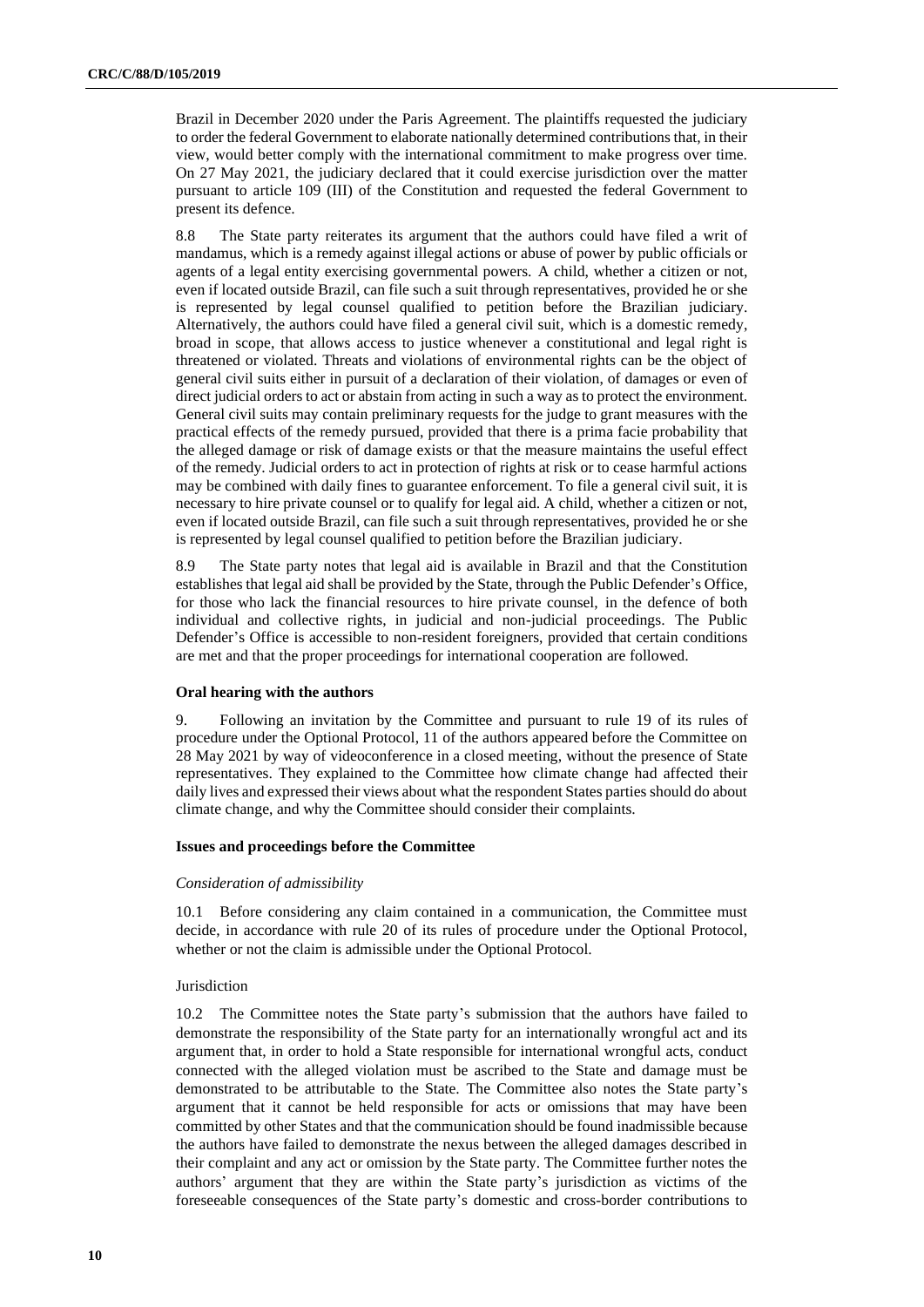climate change and the carbon pollution knowingly emitted, permitted or promoted by the State party from within its territory. The Committee notes the authors' claims that the State party's acts and omissions perpetuating the climate crisis have already exposed them throughout their childhoods to the foreseeable, life-threatening risks of climate change caused by humans.

10.3 Under article 2 (1) of the Convention, States parties have the obligation to respect and ensure the rights of each child within their jurisdiction. Under article 5 (1) of the Optional Protocol, the Committee may receive and consider communications submitted by or on behalf of an individual or group of individuals, within the jurisdiction of a State party, claiming to be victims of a violation by that State party of any of the rights set forth in the Convention. The Committee observes that, while neither the Convention nor the Optional Protocol make any reference to the term "territory" in its application of jurisdiction, extraterritorial jurisdiction should be interpreted restrictively.<sup>16</sup>

10.4 The Committee notes the relevant jurisprudence of the Human Rights Committee and the European Court of Human Rights referring to extraterritorial jurisdiction.<sup>17</sup> Nevertheless, that jurisprudence was developed and applied to factual situations that are very different to the facts and circumstances of this case. The authors' communication raises novel jurisdictional issues of transboundary harm related to climate change.

10.5 The Committee also notes Advisory Opinion OC-23/17 of the Inter-American Court of Human Rights on the environment and human rights, which is of particular relevance to the issue of jurisdiction in the present case as it clarifies the scope of extraterritorial jurisdiction in relation to environmental protection. In that opinion, the Court noted that, when transboundary damage occurs that affects treaty-based rights, it is understood that the persons whose rights have been violated are under the jurisdiction of the State of origin, if there is a causal link between the act that originated in its territory and the infringement of the human rights of persons outside its territory (para. 101). The exercise of jurisdiction arises when the State of origin exercises effective control over the activities that caused the damage and consequent human rights violation (para. 104 (h)). In cases of transboundary damage, the exercise of jurisdiction by a State of origin is based on the understanding that it is the State in whose territory or under whose jurisdiction the activities were carried out that has the effective control over them and is in a position to prevent them from causing transboundary harm that impacts the enjoyment of human rights of persons outside its territory. The potential victims of the negative consequences of such activities are under the jurisdiction of the State of origin for the purposes of the possible responsibility of that State for failing to comply with its obligation to prevent transboundary damage (para. 102). The Court further noted that accordingly, it can be concluded that the obligation to prevent transboundary environmental damage or harm is an obligation recognized by international environmental law, under which States may be held responsible for any significant damage caused to persons outside their borders by activities originating in their territory or under their effective control or authority (para. 103).

10.6 The Committee recalls that, in the joint statement on human rights and climate change that it issued with four other treaty bodies, it noted that the Intergovernmental Panel on Climate Change had confirmed in a report released in 2018 that climate change posed significant risks to the enjoyment of the human rights protected by the Convention, such as the right to life, the right to adequate food, the right to adequate housing, the right to health, the right to water and cultural rights (para. 3). Failure to take measures to prevent foreseeable

<sup>&</sup>lt;sup>16</sup> See, inter alia, Inter-American Court of Human Rights Advisory Opinion OC 23-2017, para. 81; and European Court of Human Rights, *Catan and others v. Moldova and Russia*, Applications No. 43370/04, No. 8252/05 and No. 18454/06, Judgment of 19 October 2012.

<sup>&</sup>lt;sup>17</sup> See, inter alia, Human Rights Committee, general comments No. 31 (2004) and No. 36 (2018), para. 63, *Munaf v. Romania* [\(CCPR/C/96/D/1539/2006\)](http://undocs.org/en/CCPR/C/96/D/1539/2006), para. 14.2, *A.S. et al. v. Malta* [\(CCPR/C/128/D/3043/2017\)](http://undocs.org/en/CCPR/C/128/D/3043/2017), paras. 6.3–6.5, and *A.S. et al. v. Italy* [\(CCPR/C/130/D/3042/2017\)](http://undocs.org/en/CCPR/C/130/D/3042/2017), paras. 7.3–7.5; European Court of Human Rights, *Andreou v. Turkey*, Application No. 45653/99, Judgment of 27 October 2009, para. 25, and *Georgia v. Russia (II)*, Application No. 38263/08, Judgment of 21 January 2021, para. 81. See also Committee on the Rights of the Child, general comment No. 16 (2013), para. 39, and [CRC/C/NOR/CO/5-6,](http://undocs.org/en/CRC/C/NOR/CO/5-6) para. 27.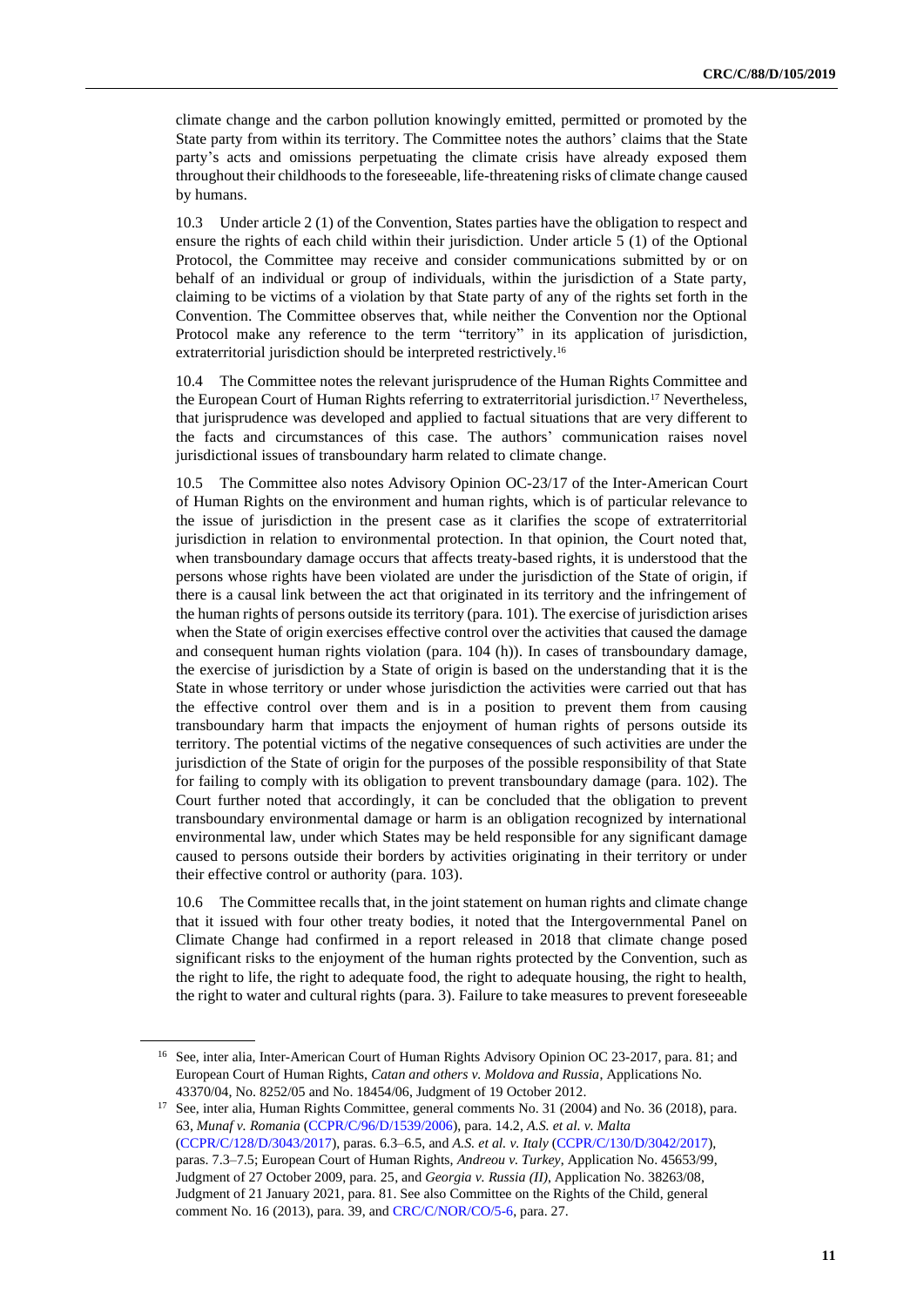harm to human rights caused by climate change, or to regulate activities contributing to such harm, could constitute a violation of States' human rights obligations (para. 10).

10.7 Having considered the above, the Committee finds that the appropriate test for jurisdiction in the present case is that adopted by the Inter-American Court of Human Rights in its Advisory Opinion on the environment and human rights. This implies that, when transboundary harm occurs, children are under the jurisdiction of the State on whose territory the emissions originated for the purposes of article 5 (1) of the Optional Protocol if there is a causal link between the acts or omissions of the State in question and the negative impact on the rights of children located outside its territory, when the State of origin exercises effective control over the sources of the emissions in question. The Committee considers that, while the required elements to establish the responsibility of the State are a matter of merits, the alleged harm suffered by the victims needs to have been reasonably foreseeable to the State party at the time of its acts or omissions even for the purpose of establishing jurisdiction. <sup>18</sup>

10.8 The Committee notes the authors' claims that, while climate change and the subsequent environmental damage and impact on human rights it causes are a global collective issue that requires a global response, States parties still carry individual responsibility for their own acts or omissions in relation to climate change and their contribution to it. The Committee also notes the authors' argument that the State party has effective control over the source of carbon emissions within its territory, which have a transboundary effect.

10.9 The Committee considers that it is generally accepted and corroborated by scientific evidence that the carbon emissions originating in the State party contribute to the worsening of climate change, and that climate change has an adverse effect on the enjoyment of rights by individuals both within and beyond the territory of the State party. The Committee considers that, given its ability to regulate activities that are the source of these emissions and to enforce such regulations, the State party has effective control over the emissions.

10.10 In accordance with the principle of common but differentiated responsibilities, as reflected in the Paris Agreement, the Committee finds that the collective nature of the causation of climate change does not absolve the State party of its individual responsibility that may derive from the harm that the emissions originating within its territory may cause to children, whatever their location.<sup>19</sup>

10.11 Regarding the issue of foreseeability, the Committee notes the authors' uncontested argument that the State party has known about the harmful effects of its contributions to climate change for decades and that it signed the United Nations Framework Convention on Climate Change in 1992 and the Paris Agreement in 2016. In light of existing scientific evidence showing the impact of the cumulative effect of carbon emissions on the enjoyment of human rights, including rights under the Convention,<sup>20</sup> the Committee considers that the potential harm of the State party's acts or omissions regarding the carbon emissions originating in its territory was reasonably foreseeable to the State party.

10.12 Having concluded that the State party has effective control over the sources of emissions that contribute to causing reasonably foreseeable harm to children outside its territory, the Committee must now determine whether there is a sufficient causal link between the harm alleged by the authors and the State party's actions or omissions for the purposes of

<sup>&</sup>lt;sup>18</sup> Inter-American Court of Human Rights Advisory Opinion, para. 136. See also paras 175–180 on the precautionary principle. It is also worth noting the textual similarity between article 1 of the Inter-American Convention on Human Rights and article 2 of the Convention in respect of jurisdiction.

<sup>&</sup>lt;sup>19</sup> See the preamble to the Convention, article 3 of the United Nations Framework Convention on Climate Change and the preamble and articles 2 and 4 of the Paris Agreement. See also [A/56/10,](http://undocs.org/en/A/56/10(SUPP))  [A/56/10/Corr.1](https://documents-dds-ny.un.org/doc/UNDOC/GEN/N01/599/13/pdf/N0159913.pdf?OpenElement) and [A/56/10/Corr.2,](https://documents-dds-ny.un.org/doc/UNDOC/GEN/N01/640/10/pdf/N0164010.pdf?OpenElement) chap. IV.E.2, commentary on draft article 47 of the draft articles on the responsibility of States for internationally wrongful acts.

<sup>20</sup> Intergovernmental Panel on Climate Change, *Climate Change 2013: The Physical Science Basis. Contribution of Working Group I to the Fifth Assessment Report of the Intergovernmental Panel on Climate Change* (Cambridge, United Kingdom, Cambridge University Press, 2013) and "Global warming of 1.5°C: summary for policymakers", formally approved at the First Joint Session of Working Groups I, II and III of the Intergovernmental Panel on Climate Change and accepted by the Panel at its forty-eighth session, held in Incheon, Republic of Korea, on 6 October 2018.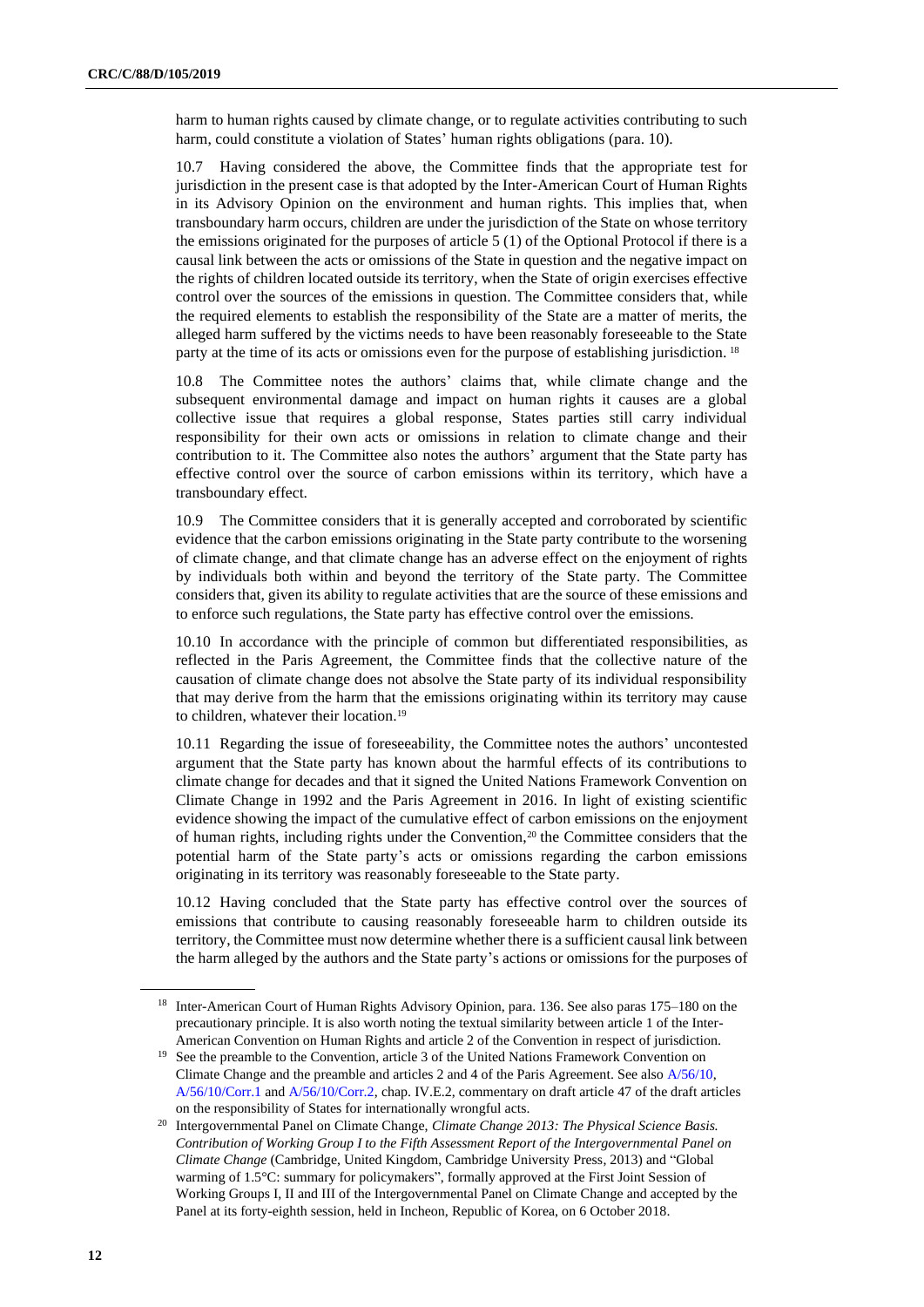establishing jurisdiction. In this regard, the Committee observes, in line with the position of the Inter-American Court of Human Rights, that not every negative impact in cases of transboundary damage gives rise to the responsibility of the State in whose territory the activities causing transboundary harm took place, that the possible grounds for jurisdiction must be justified based on the particular circumstances of the specific case and that the harm needs to be "significant". <sup>21</sup> In this regard, the Committee notes that the Inter-American Court of Human Rights observed that, in the articles on prevention of transboundary harm from hazardous activities, the International Law Commission referred only to those activities that may involve significant transboundary harm and that "significant" harm should be understood as something more than "detectable" but need not be at the level of "serious" or "substantial". The Court further noted that harm must lead to a real detrimental effect on matters such as, for example, human health, industry, property, environment or agriculture in other States and that such detrimental effects must be susceptible of being measured by factual and objective standards.<sup>22</sup>

#### Victim status

10.13 In the specific circumstances of the present case, the Committee notes the authors' claims that their rights under the Convention have been violated by the respondent States parties' acts and omissions contributing to climate change and their claims that said harm will worsen as the world continues to warm up. It notes the authors' claims: that smoke from wildfires and heat-related pollution has caused some of the authors' asthma to worsen, requiring hospitalizations; that the spread and intensification of vector-borne diseases has also affected the authors, resulting in some of them contracting malaria multiple times a year or contracting dengue or chikungunya; that the authors have been exposed to extreme heatwaves causing serious threat to the health of many of them; that drought is threatening water security for some of the authors; that some of the authors have been exposed to extreme storms and flooding; that life at subsistence level is at risk for the indigenous authors; that, due to the rising sea level, the Marshall Islands and Palau are at risk of becoming uninhabitable within decades; and that climate change has affected the mental health of the authors, some of whom claim to suffer from climate anxiety. The Committee considers that, as children, the authors are particularly affected by climate change, both in terms of the manner in which they experience its effects and the potential of climate change to affect them throughout their lifetimes, particularly if immediate action is not taken. Due to the particular impact on children, and the recognition by States parties to the Convention that children are entitled to special safeguards, including appropriate legal protection, States have heightened obligations to protect children from foreseeable harm.<sup>23</sup>

10.14 Taking the above-mentioned factors into account, the Committee concludes that the authors have sufficiently justified, for the purposes of establishing jurisdiction, that the impairment of their Convention rights as a result of the State party's acts or omissions regarding the carbon emissions originating within its territory was reasonably foreseeable. It also concludes that the authors have established prima facie that they have personally experienced real and significant harm in order to justify their victim status. Consequently, the Committee finds that it is not precluded by article 5 (1) of the Optional Protocol from considering the present communication.

## Exhaustion of domestic remedies

10.15 The Committee notes the State party's argument that the communication should be found inadmissible for failure to exhaust domestic remedies. It also notes the State party's argument that article 141 of the Child and Adolescent Statute guarantees children access to the Public Defender's Office, the Office of the Attorney General and the judiciary. It also

<sup>21</sup> Advisory Opinion OC-23/17, paras. 81 and 102.

<sup>&</sup>lt;sup>22</sup> Ibid., para. 136, and  $A/56/10$ ,  $A/56/10$ /Corr.1 and  $A/56/10$ /Corr.2, chap. V.E.2, commentary on draft article 2 of the draft articles on the prevention of transboundary harm from hazardous activities.

<sup>&</sup>lt;sup>23</sup> See the preamble to the Convention on the Rights of the Child;  $A/HRC/31/52$ , para. 81; and Committee on the Rights of the Child, "Report of the 2016 day of general discussion: children's rights and the environment", p. 23. Available from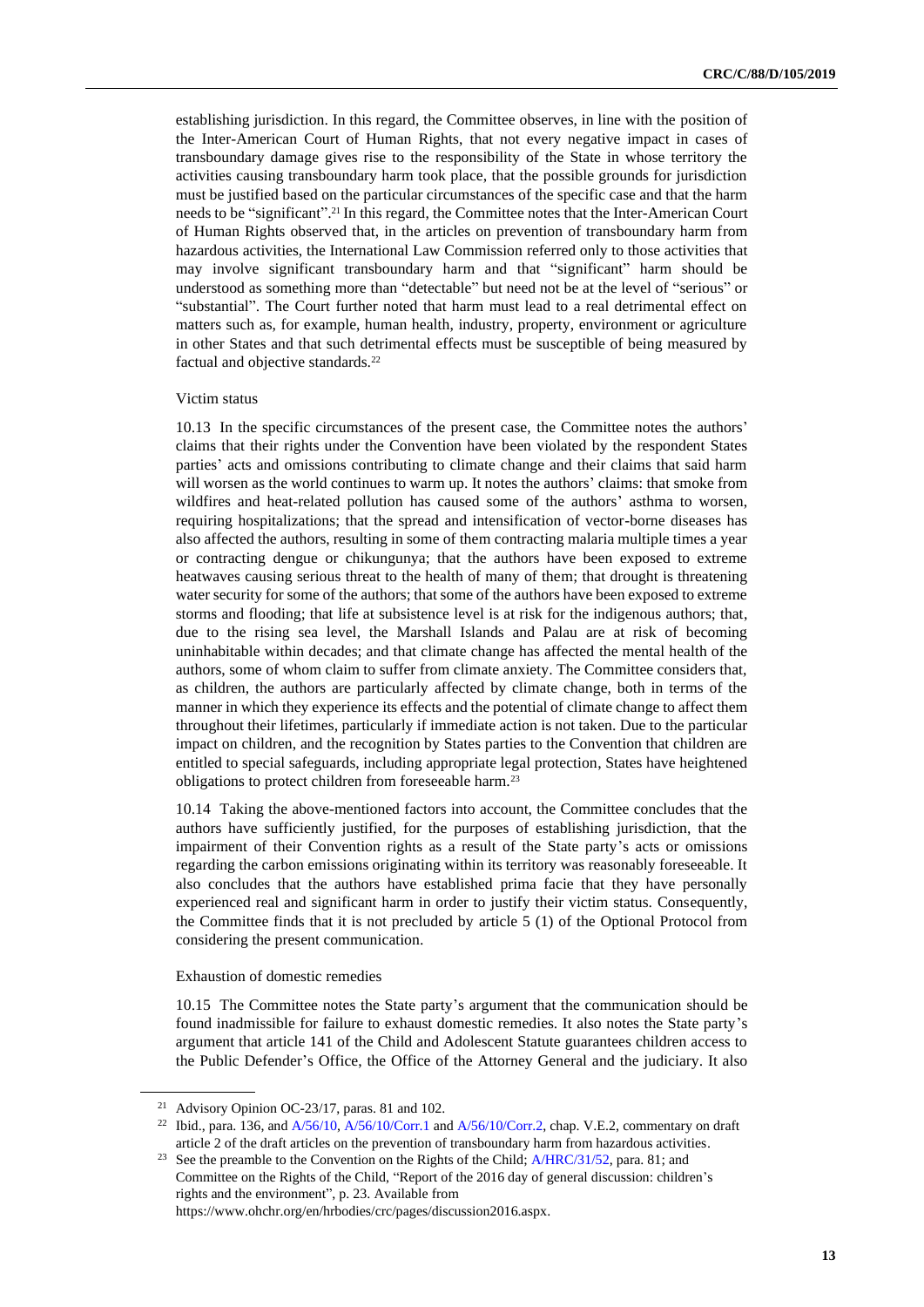notes the State party's submission that public civil suits can be initiated under Law No. 7,347/85 for the protection of the environment following information received from a complainant, who could be a child who is not a national of the State party, and that such suits can be filed by entities such as the Public Defender's Office, the Office of the Attorney General, the federated states, the Federal District, municipalities and associations. It further notes the State party's submission that other domestic remedies are also available. For example, plaintiffs may file a general civil suit, which allows access to justice whenever constitutional and legal rights, including environmental rights, are threatened or violated. It notes the State party's submission that remedies that can be sought in general civil suits may include a declaration of a violation or of damages incurred or judicial orders to act or abstain from acting in protection of the environment. It also notes the State party's submission that a child, whether a citizen or not, even if located outside Brazil, can file such a general suit through representatives, provided he or she is represented by legal counsel qualified to petition before the Brazilian judiciary. In conclusion, the Committee notes the State party's submission that legal aid is available in Brazil, including, under certain conditions, for persons who are not citizens of and do not reside in Brazil.

10.16 The Committee notes the authors' argument that, although entities such as the Office of the Attorney General, the Public Defender's Office and children's rights associations could agree, at their discretion, to pursue their case, none would act as the authors' legal representatives but as a party to the case. The Committee also notes the authors' argument that remedies that do not allow the authors to complain directly to a court are not effective. In conclusion, the Committee notes the authors' claims that excessive delays are a notorious problem in the State party's judicial system.

10.17 The Committee recalls that authors must make use of all judicial or administrative avenues that may offer them a reasonable prospect of redress. The Committee considers that domestic remedies need not be exhausted if, objectively, they have no prospect of success, for example in cases where under applicable domestic laws the claim would inevitably be dismissed or where established jurisprudence of the highest domestic tribunals would preclude a positive result. Nevertheless, the Committee notes that mere doubts or assumptions about the success or effectiveness of remedies do not absolve the authors from exhausting them.<sup>24</sup>

10.18 In the present case, the Committee notes that the authors have not attempted to initiate any domestic proceeding in the State party. The Committee also notes the authors' argument that they would face unique obstacles in exhausting domestic remedies as it would be unduly burdensome for them, unreasonably prolonged and unlikely to bring effective relief. It further notes their argument that domestic courts would most likely dismiss their claims, which implicate a State's obligation to engage in international cooperation, because of the nonjusticiability of foreign policy and foreign sovereign immunity. Nevertheless, the Committee considers that the State party's alleged failure to engage in international cooperation is raised in connection with the specific form of remedy that the authors are seeking, and that they have not sufficiently established that such remedy is necessary to bring effective relief. Furthermore, the Committee notes the State party's argument that legal avenues were available to the authors, for example under Law No. 7,347/85, and that it would have been possible for the authors to engage the assistance of entities such as the Public Defender's Office, the Office of the Attorney General, the federated states, the Federal District, municipalities and associations in filing a public civil suit aimed at the protection and promotion of children's collective rights, including environmental rights. The Committee also notes that the authors did not make any attempt to engage with these entities in filing a suit on their behalf, nor did they attempt to pursue any other remedy in the State party, such as filing a general suit through a legal representative. It further notes the authors' argument that public civil suits would be filed at the discretion of the authorized entities in question and that the authors would not have direct standing as parties before the domestic courts in such proceedings. The Committee nevertheless considers that this does not in itself exempt the authors from attempting to engage with these entities in pursuing a suit, especially in the absence of any information demonstrating that this remedy has no prospect of success and

<sup>24</sup> *D.C. v. Germany* [\(CRC/C/83/D/60/2018\)](http://undocs.org/en/CRC/C/83/D/60/2018), para. 6.5.